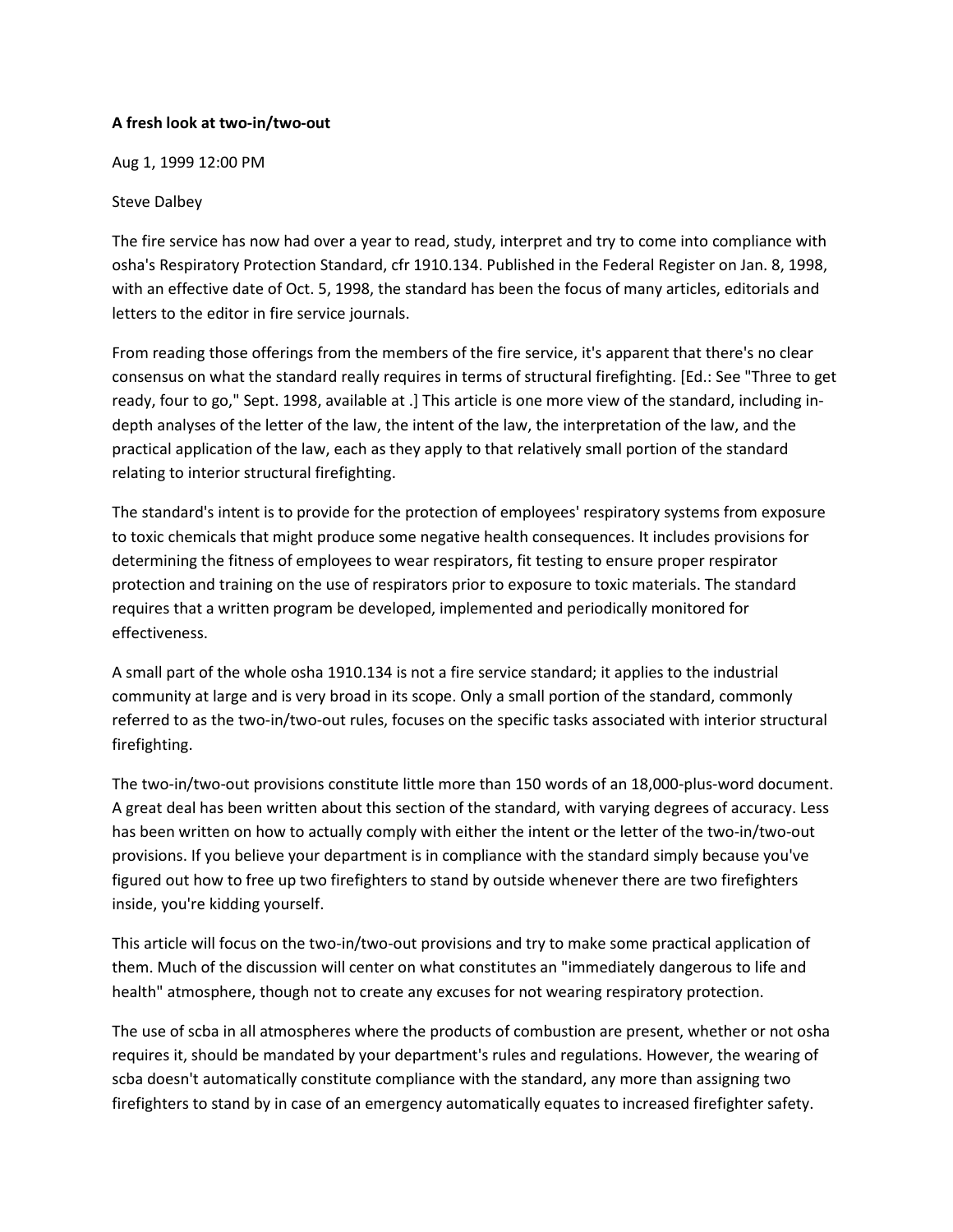Paragraph (g) of the standard covers the use of respirators. Paragraph (g)(3), "Procedures for idlh atmospheres," contains general requirements for working in all idlh atmospheres. Paragraph (g)(4), "Procedures for interior structural firefighting," contains additional requirements for interior structural firefighting.

These two paragraphs contain the requirements that include the two-in/two-out rules. Complying with them requires an understanding of some key concepts. The process involves defining idlh, determining the extent of the idlh atmosphere and establishing effective communications between the two-in and the two-out.

What IDLH means We'll begin with some observations and conclusions about idlh atmospheres. Section (b) of the standard defines idlh as "... an atmosphere that poses an immediate threat to life, would cause irreversible adverse health effects, or would impair an individual's ability to escape from a dangerous atmosphere." If that were the only information available to us, we might believe that the term idlh covers a relatively broad range of smoke conditions in a burning building.

However, the preamble to the standard, which was published with the standard in the Federal Register, offers some enlightening information regarding the intent of the idlh definition: "Under the final standard's definition, atmospheres where a short, one-time exposure (i.e., an acute exposure) may cause death or irreversible adverse health effects immediately, within a few hours, or within a few days or weeks, are considered idlh atmospheres.

"... many situations involving atmospheres exceeding short-term or ceiling exposure limits are not idlh atmospheres; most short-term or ceiling limits are designed to reduce the risk of less serious effects, such as sensory irritation. Thus, only those situations where the acute exposure would threaten life, initiate an irreversible process that threatens life or health, or impede the ability of the worker to escape from the atmosphere would constitute idlh conditions."

Further, regarding the ability to escape, the preamble states: "osha wishes to clarify that the proposed terminology, 'interfere with an individual's ability to escape' was not meant to cover a minor or even moderate degree of interference but to address interference of a kind sufficiently serious to impair the individual's ability to escape from exposure to a dangerous concentration of an air contaminant."

It's clear from the preamble's language that the definition of idlh involves permanent, irreversible health effects resulting from a single acute overexposure and/or an extreme degree of interference in a person's ability to escape from a dangerous atmosphere. The term idlh doesn't include atmospheres where years of cumulative exposure might damage a person's health. A true idlh environment is incredibly dangerous. With that understanding of what constitutes an idlh atmosphere, the next step is to determine the extent of the idlh atmosphere.

Where IDLH starts Determining where the idlh stops and starts, for tactical purposes, is critical in complying with the two-in/two-out provisions. The standard states, "The employer shall identify and evaluate the respiratory hazard(s) in the workplace; this evaluation shall include a reasonable estimate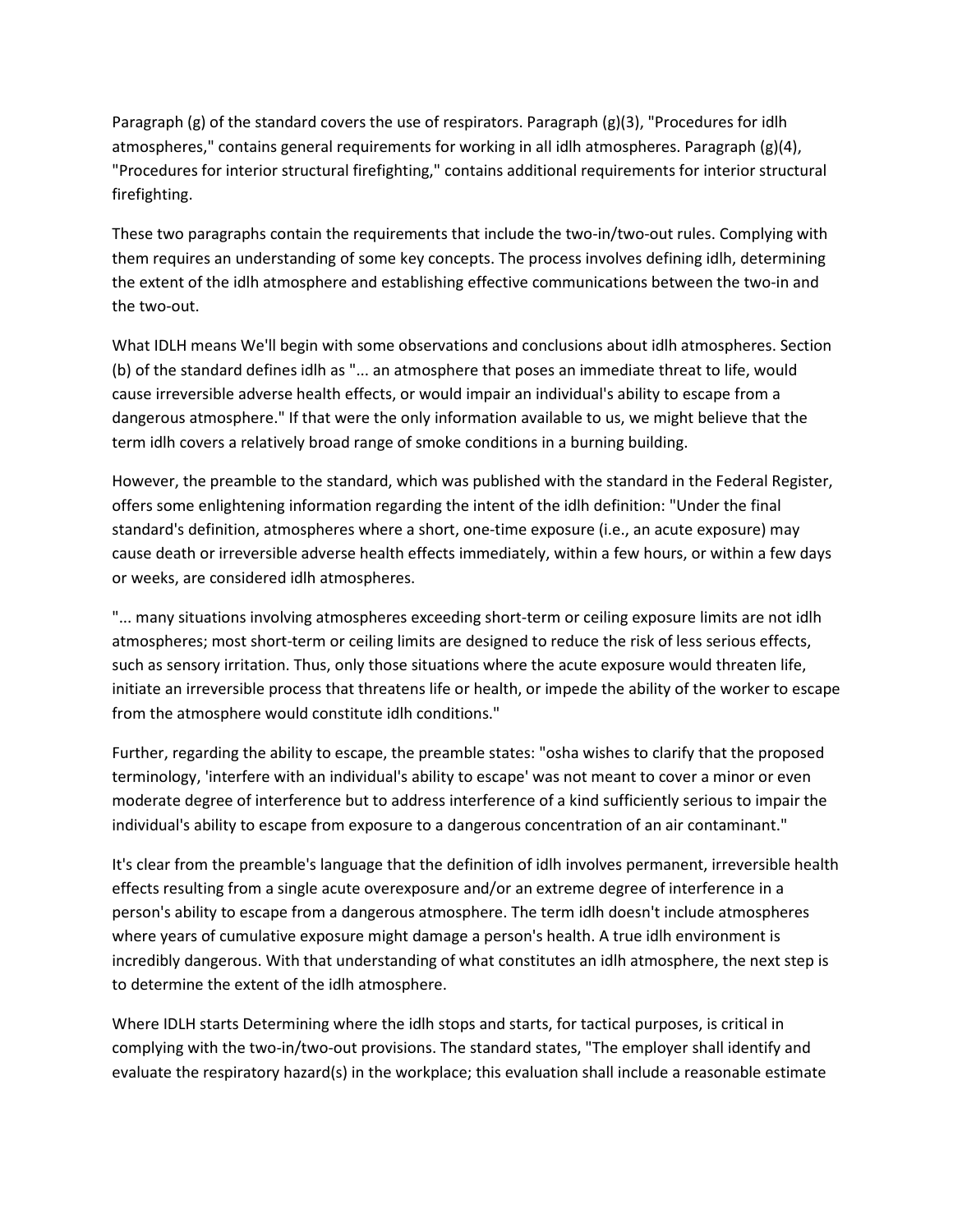of employee exposures to respiratory hazard(s) and an identification of the contaminant's chemical state and physical form." (d)(1)(iii)

Concentration levels that constitute idlh atmospheres are chemical-specific. For example, the idlh threshold for acetone is 2,500ppm; for carbon monoxide it's 1,200ppm. In the uncontrolled environments in which the fire service operates, however, it's impossible to quantify the contaminants to which we may be exposed.

There is no idlh threshold assigned for the substance we know as smoke. The products of combustion are so vast and variable that it's senseless to think that concentrations of chemicals can be meaningfully measured at a structure fire. The standard goes on to say, "Where the employer cannot identify or reasonably estimate the employee exposure, the employer shall consider the atmosphere to be idlh."  $(d)(1)(iii)$ 

How much latitude will osha allow the on-scene firefighters to "reasonably estimate" conditions that constitute an idlh atmosphere? In an Aug. 3, 1998, memorandum to regional osha administrators, the director of compliance programs for osha, John B. Miles Jr., published questions and answers regarding the respiratory-protection standard. In response to a question regarding the difference between incipient-stage firefighting and interior structural firefighting, Miles states:

"The two-in/two-out requirement does not take effect until firefighters begin to perform interior structural firefighting. Interior structural firefighting is firefighting to control or extinguish a fire in an advanced stage of burning inside a building. Because the fire is producing large amounts of smoke, heat and toxic products of combustion, exposure of firefighters is extremely hazardous and is considered an 'immediately dangerous to life or health' (idlh) environment. Incipient stage firefighting, on the other hand, involves the control or extinguishment of a fire in the initial or beginning stage, using portable fire extinguishers or small hose lines without the need for personal protective equipment. Interior incipient fires expose firefighters to limited amounts of smoke and heat. Firefighters can approach and extinguish these fires without the need for self-contained breathing apparatus and, sometimes, without turnout gear. It is the incident commander's responsibility, based on training and experience, to judge whether a fire is an interior structural fire, and how it will be attacked."

The issue here isn't whether firefighters should be wearing scba. Respiratory protection should be required for any magnitude of smoke conditions. What will prove to be problematic is the operational implications of declaring every level of contamination to be idlh. To differentiate between attacking the fire and standing by for rescue, an imaginary line must be drawn between "in" (idlh) and "out" (nonidlh).

When "out" isn't out Although we refer to the regulation as two-in/two-out, the actual number of firefighters in and out will vary. The fundamental role of the "in," fire suppression, is significantly different from the role of the "out," standby for rescue.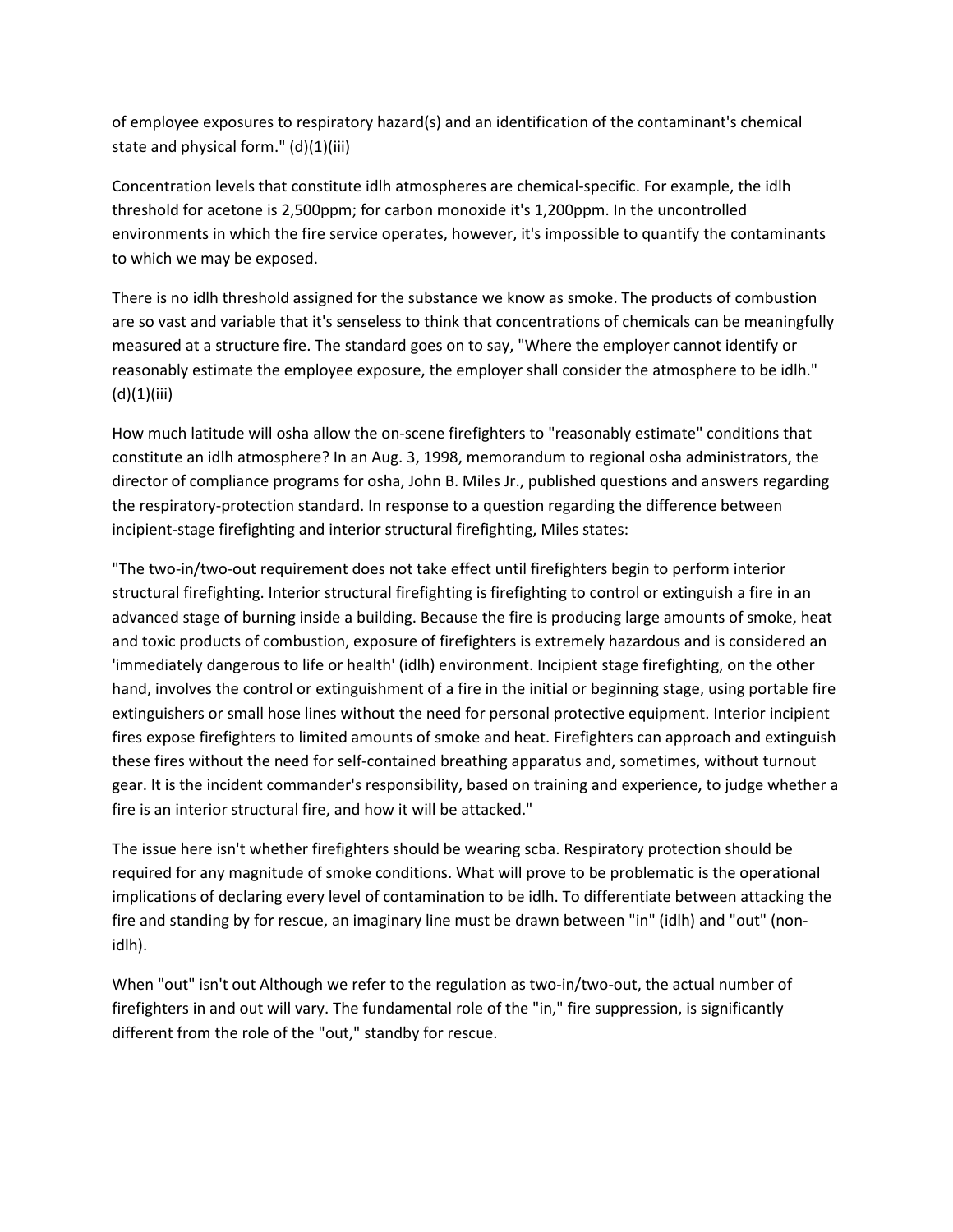Consequently, each member must know precisely which role they're in and take appropriate positions at the fire scene in consideration of where the idlh line is drawn. Understanding that concept is central to complying with the two-in/two-out requirements.

The preamble describes a true idlh atmosphere as one that's significantly dangerous, easily recognizable as a killer. It doesn't describe an atmosphere where, in many situations, a light haze of smoke would be thought to "initiate an irreversible process that threatens life or health...." That view follows with Miles' statement that "Interior incipient fires expose firefighters to limited amounts of smoke and heat."

It's a fact that in one area of a building a fire may be raging which clearly presents itself with idlh amounts of combustion products. In another area of the same building, a firefighter may be exposed to little or no smoke or heat, much like Miles describes in an incipient-stage fire, although firefighters should still be required to wear scba and turnout gear even in limited smoke conditions. However, the extreme conditions the preamble describes as constituting an idlh atmosphere, coupled with Miles' statement about limited amounts of smoke in an incipient-stage fire, must grant the two-out a degree of latitude to work (while wearing scba) in areas of limited exposure to smoke.

A determination of the idlh threshold is critical in deciding where the two-out are going to locate themselves and how far in the two-in are going to be able to penetrate. Many articles, editorials and letters to editors have been written that erroneously present the view that the two people outside must literally be outside the burning building.

Nowhere in 30 pages of standard or 300 pages of preamble does it state that "outside" means outside of a structure. Where you find a reference to employees located "outside," it's always outside of the idlh atmosphere, not completely outside of a building of which only a portion is idlh. Paragraph (g)(4) states, in part,

"... in interior structural fires, the employer shall ensure that:

\* At least two employees enter the idlh atmosphere and remain in visual or voice contact with one another at all times;

\* At least two employees are located outside the idlh atmosphere; and

\* All employees engaged in interior structural firefighting use scbas."

The confusion is understandable. When the standard was written, it included a provision that allowed one of the two people "out" to engage in another activity, "such as incident commander ... or safety officer, so long as this individual is able to perform assistance or rescue activities without jeopardizing the safety or health of any firefighter working at the incident." Note 1 to Paragraph (g). The examples given are clearly outside-the-building activities, but don't fit with the real responsibilities of either of the two-out members, which will be discussed later in detail.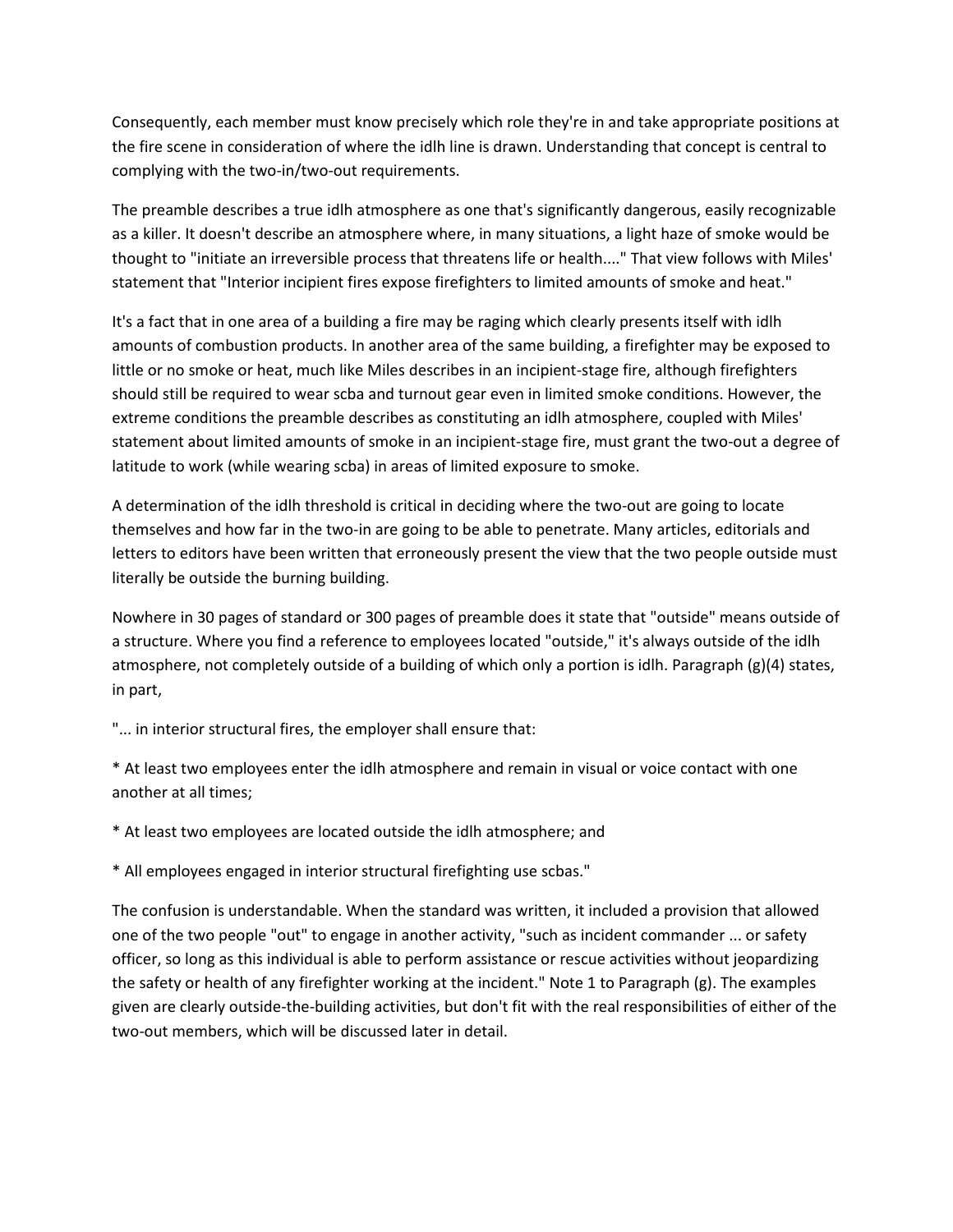So where is the idlh threshold? There's no pat answer. The standard refers to reasonable estimates of idlh atmospheres, and Miles stated that, "It is the incident commander's responsibility ... to judge whether a fire is an interior structural fire, and how it will be attacked."

I agree. While this standard has gone a long way toward removing the element of judgment from the incident commander, the "reasonable estimation" responsibility clearly falls back on both the ic and the two-out. In the world of industrial hygiene, exposure limits are based on measurements that include the toxicity and concentrations of particular chemicals, plus the length of the exposure. However, in the fire service application we're not talking about direct exposure to any chemicals. All firefighters are going to be wearing scba, so the issue is a little more practical in nature.

Certainly, if you can't see through the smoke, you must consider it to be idlh. If the fire is growing and the level of contamination in the area is likely to increase, the area should likewise be deemed idlh. Areas where the presence of flammable or highly toxic vapors is likely should also be considered idlh. While giving due consideration to all of the other fireground hazards, such as structural collapse, the idlh threshold should be established at a point outside any obvious hazard area, outside any areas even moderately charged with smoke.

That threshold must be constantly monitored and evaluated for changing conditions. The outside team must be ready to move and adjust in response to any changes in the level of atmospheric contamination. Subjective monitoring of the idlh threshold is going to be a concept and task that will take some vigilance on the part of the fire service, but it's critical to completing the two-in/two-out puzzle, and leads directly to the next issues, accountability and communications.

Communications/accountability Having come to some conclusion regarding the idlh threshold, the task at hand becomes accountability through establishing and maintaining some means of communications. The implications of determining the location of the idlh threshold are significant and will heavily affect your efforts to comply with the rest of the two-in/two-out regulations.

The standard requires that the two-in remain in visual or voice contact with each other at all times. In most heavily involved fire situations, visual contact won't be possible, so the two-in are going to have to make an effort at staying together. Their ability to communicate will be severely limited, so they will have to remain within several feet of one another. A couple of practice sessions with blacked-out masks will let your teams soon determine the limitations of their voice communications.

The more complicated issue deals with the requirement for the two members outside of the idlh to be ready to rescue the inside team. While the standard's general intent is respiratory protection, the specific intent of the paragraphs on idlh atmospheres and interior structural firefighting is accountability. This is accomplished by having the two members outside the idlh keep track of the two members inside the idlh through voice, visual or signal-line communications, per (g)(3)(ii). I'm afraid that this is where many departments are going to drop the ball.

The preamble includes many examples of worker injuries and fatalities. Here's one: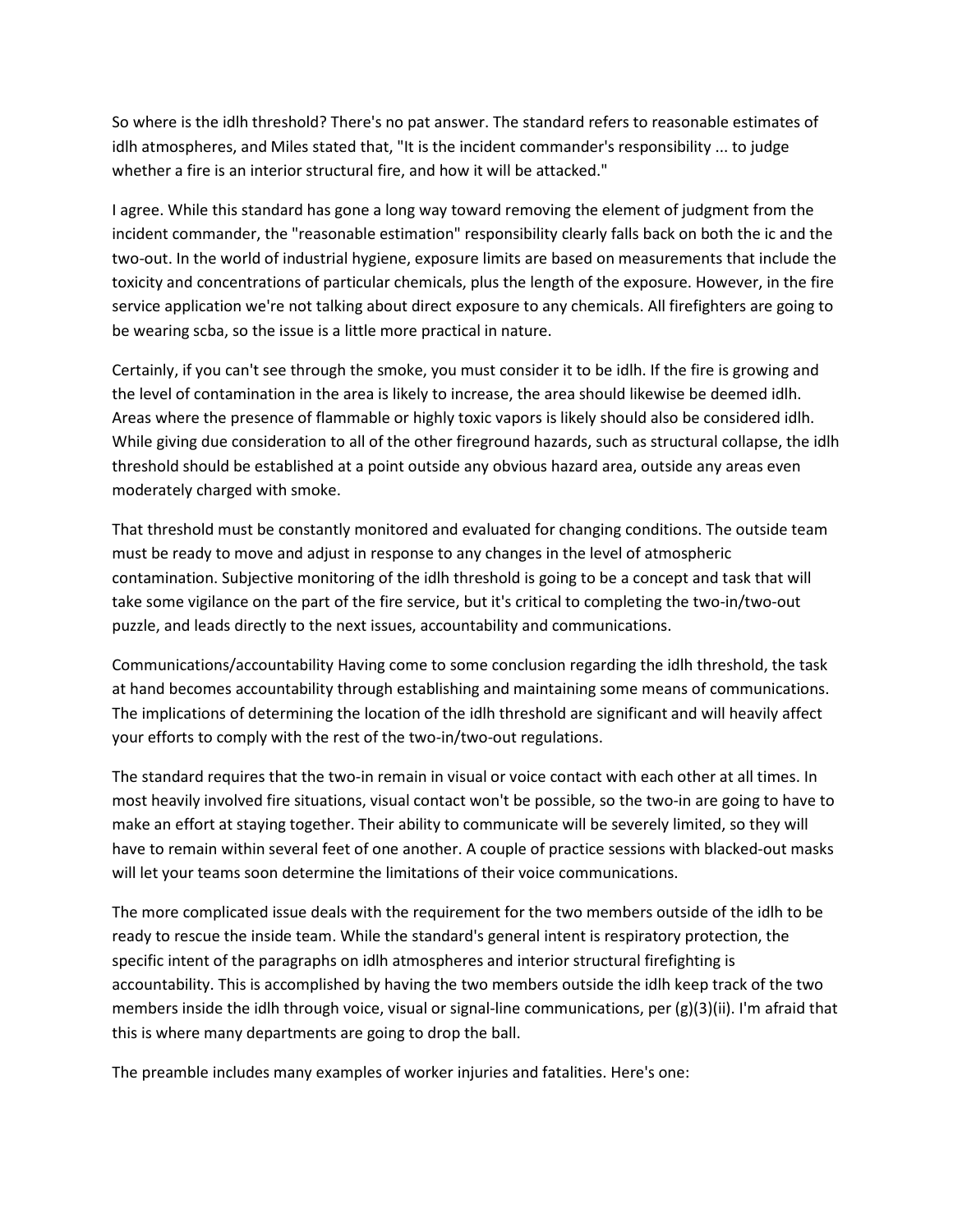"In yet another case, an employee (No. 1) was sandblasting inside a rail car .... A standby person (No. 2) was stationed outside the car. During the operation, employee No. 1 ... lost consciousness. Employee No. 2 had not maintained constant communication with employee No. 1 and only discovered that employee No. 1 had been overcome too late to save his life. This case shows that the demanding work often required by a worker constrained by respiratory equipment in an idlh atmosphere may lead to accidents that can disable the worker and require immediate rescue efforts. It also illustrates that the need for emergency assistance can arise at any time and without warning, and that standby personnel must therefore maintain constant communication with the worker(s) inside the idlh atmosphere."

How can the two-out rescue the two-in if they're unaware that their colleagues need to be rescued? If the two-out are outside the structure, with one of them nearby but clearly focused on other fireground activities, under what conditions will the outside team be activated for a rescue? If the outside team members can't keep track of those inside, it won't matter if you have two-in and 200-out. That's why there's the requirement for voice, visual or signal-line communications. In situations where the inside team is working in a truly idlh atmosphere, visual contact by the outside team isn't going to be possible.

As far as signal-line communications go, I'm not aware of any proven way of using a signal line that's effective on the fireground or that doesn't present its own entanglement hazards. The signal-line option was probably included in paragraph (g)(3) with an industrial confined-space application, not the fire service, in mind.

The uncertain role of radios The standard doesn't specifically provide for radio communications as does nfpa 1500. I've taken the position in the past that radio communications are good, but they don't meet osha's requirement for voice communications simply by virtue of their absence from the standard.

I've been advised, however, that U.S. Labor Secretary Alexis Herman has said that compliance with nfpa 1500 would be deemed compliance with osha's two-in/two-out standard. Nonetheless, a document titled "Inspection Procedures for the Respiratory Protection Standard," written for osha compliance officers, states:

"Electronic methods of communication such as the use of radios shall not be substituted for direct visual contact between the team members in the danger area. However, reliable electronic communication devices are not prohibited and certainly have value in augmenting communication and may be used to communicate between inside team members and outside standby personnel."

It's not certain whether any given osha inspector would interpret this to mean that radios are permitted as a useful adjunct to the required voice communications, or that radios qualify as the sole source of communications between the inside and outside teams. This is an example of how osha has made compliance with the regulations nearly impossible, even for strong supporters of this standard.

In one paragraph it states that the two-in must maintain voice or visual communications with each other. In another paragraph it states that voice, visual or signal-line communications must be maintained between the inside and outside teams. Beyond that, no more information on communications is given to the fire service, either in the standard or in the preamble. However, in a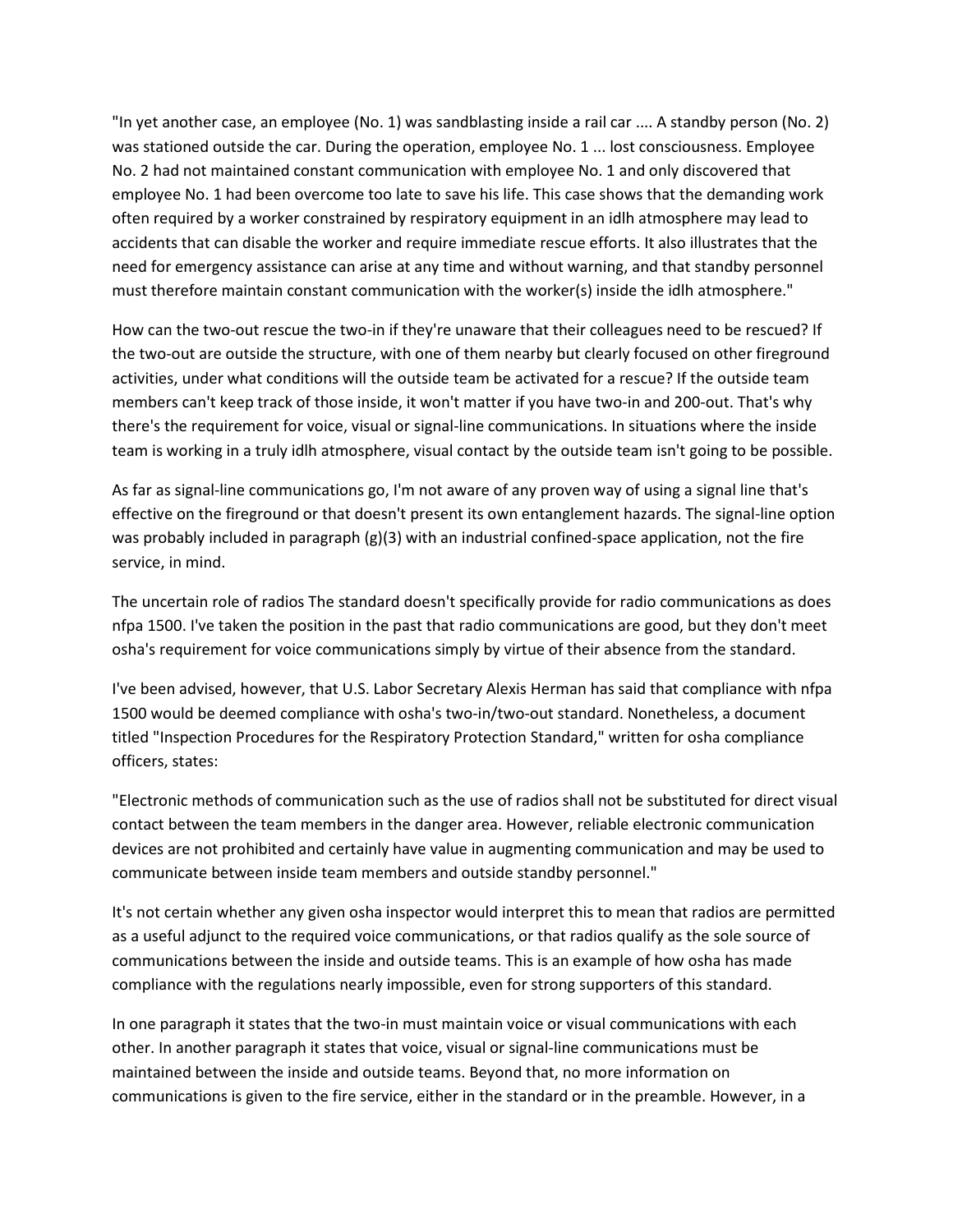document written for their inspectors, they say that "voice or visual communications" (between the inside team members) doesn't allow for the use of radios, but "voice, visual, or signal line communications" (between the inside team and the outside team) does allow for the use of radios.

It's not clear to me how osha expects the fire service to know what's permitted and what isn't when they keep their interpretations to themselves, or when it takes a detailed study of adjunct documents to finally uncover their intent. If radios are permitted in one instance but not another, that should have been written into the standard.

The interpretation in the inspection document and nfpa 1500 notwithstanding, I question the efficacy of relying on a firefighter's ability to operate a radio to communicate a distress signal while accurately indicating a location in what may be total darkness. The greatest chance for the successful rescue of a team of disabled firefighters begins with the immediate knowledge of their need to be rescued, in concert with an accurate knowledge of their location. Strict reliance on radio communications does little to accomplish either of those objectives.

I'll concur that radios have great value on the fireground and that every firefighter should carry one. But they'll also provide a false sense of security to whoever believes they're the answer to keeping track of the inside team.

If radios are used as the sole means to track the welfare of the inside team(s), to do so effectively will significantly jam up the frequencies with "howyadoin?" radio traffic. Imagine the chatter on the radio from two or more two-in/two-out teams of firefighters trying to figure out who's talking to whom, who's okay and who's not. In addition, imagine yourself as a member of an attack team needing to stop what you're doing every minute to talk on your radio. The use of radios as the sole means to satisfy the communications requirements between the attack and standby teams will do little, if anything, to facilitate an expedient rescue of endangered firefighters.

Tracking the two-in The following paragraphs describe how I believe the solution to this maze of interpreting and applying the standard can be reached. As with the idlh issue, a certain level of reasonableness needs to be applied to any attempt at compliance with the standard. There are a couple of pieces to this puzzle that will take a conscious effort on the part of everyone at an emergency scene to put together.

To begin with, the interior team must not charge ahead (with the exception of immediate rescue situations) without knowing that the outside team is ready. When they enter the idlh atmosphere, they must make the effort to maintain voice communications with each other, within a proximity that allows for them to keep track of each other's location. That means they can't split up to search separate rooms or areas of the building. At the same time, they must consider themselves at least 50% responsible for maintaining contact with one member of the outside team. This is where a reasonable interpretation and determination of where the idlh atmosphere begins and ends must be made.

Although the standard permits one of the two-out to engage in peripheral activities, both members of the standby team should be able to focus on their primary responsibility, oversight of the two-in,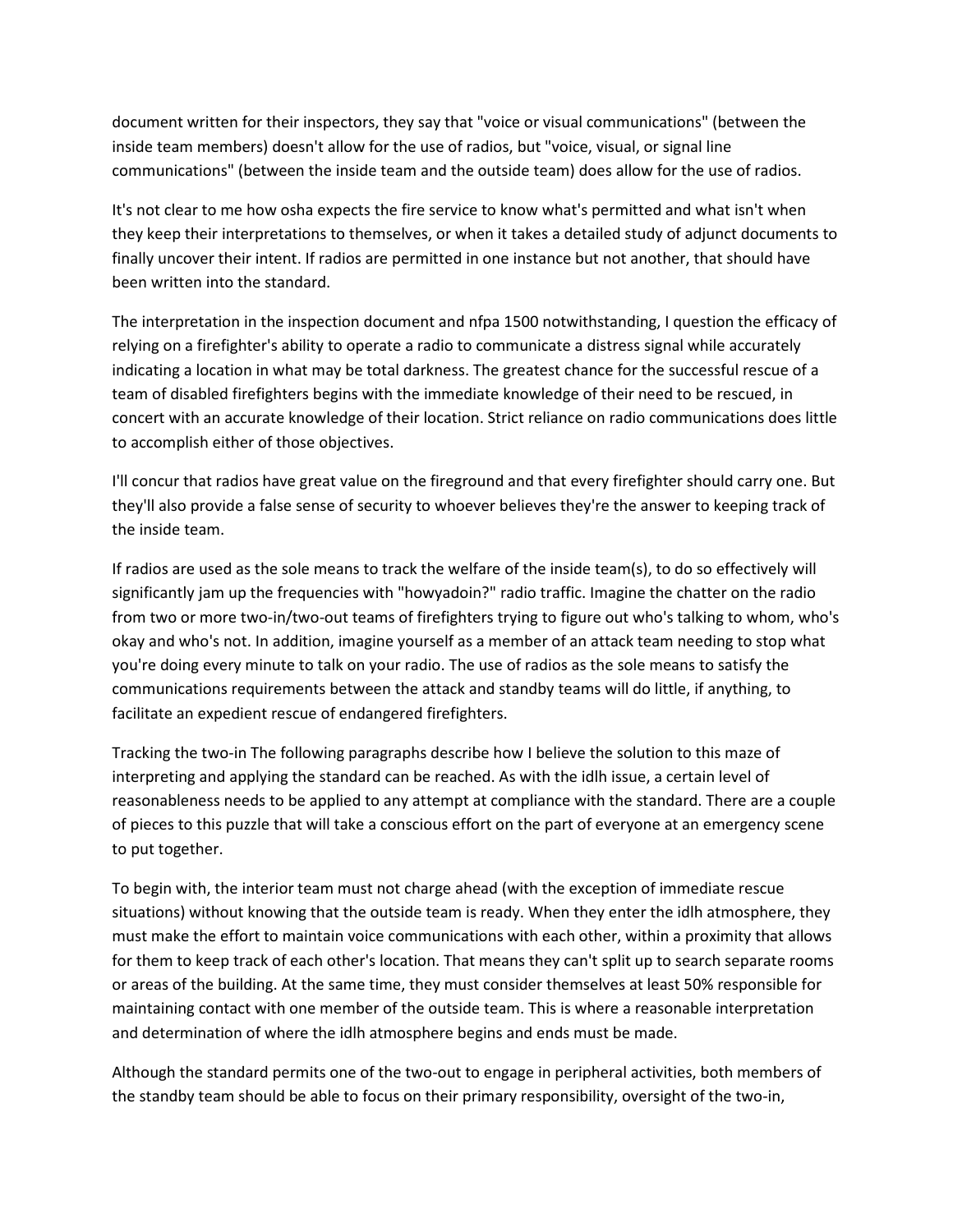without the distraction of being assigned other responsibilities. To fulfill that obligation, they must strategically position themselves outside the idlh in a location that allows for effectively monitoring what's happening with the inside team.

There are subtle ways of tracking the inside team that need to be included in training drills. Those include direct voice contact, sensing and hearing water flow through the hose, listening to the communications between the two-in, hearing and monitoring their distinct scba breathing sounds, and listening for trouble signs such as falling debris or other unusual noises.

While the standard refers to other endeavors one of the two-out might engage in, except for a limited period at the time of the arrival of the first-due company, their role should be limited to tracking and assisting the two-in. Except for those first minutes, when staffing limitations require it, the role of rescuer should never be assigned to the incident commander.

The rescue scenario In the event of the need for a rescue, the ic will be one of the most important positions on the fireground. If the two-out are genuinely involved in fulfilling their responsibilities to the two-in, there's no practical way that they're going to be able to do so from the porch or the pump panel.

One of the two-out members should be positioned at or near the idlh threshold, tracking the two-in. The other of the two-out should be positioned in a relay position, able to communicate both with his or her partner while establishing a line of communications to the real outside. The standard states, "For all idlh atmospheres, the employer shall ensure that: ... (iv) The employer or designee is notified before the employee(s) located outside the idlh atmosphere enter the idlh atmosphere to provide emergency rescue." (g)(3)(iv)

To prevent a succession of would-be rescuers from entering and succumbing to idlh atmospheres in any number of situations not related to fighting fires, osha requires the notification of someone outside that a rescue is taking place. On the fireground, that would be the incident commander, who then makes the appropriate changes in the tactical plan to accommodate that situation.

The magnitude of the fire or the size of the building may exceed the voice communications ability of two-in and two-out. To maintain an effective, unbroken chain of communications between the nozzle and the incident commander, it may take three- or four-in and/or three- or four-out. The standard doesn't require a one-to-one ratio of rescuers to attack team members. Separate entry teams will probably require their own rescue teams, but the incident commander will have to use his or her judgment on the number of firefighters who comprise each team.

In addition, as the fire progresses, the first of the two-out may need to enter the idlh atmosphere to maintain contact with the entry team as they proceed further into the building. In that case, he/she becomes another member of the entry team and must be replaced by another rescue team member outside the idlh. Immediate communication of this development to the incident commander or sector officer is critical.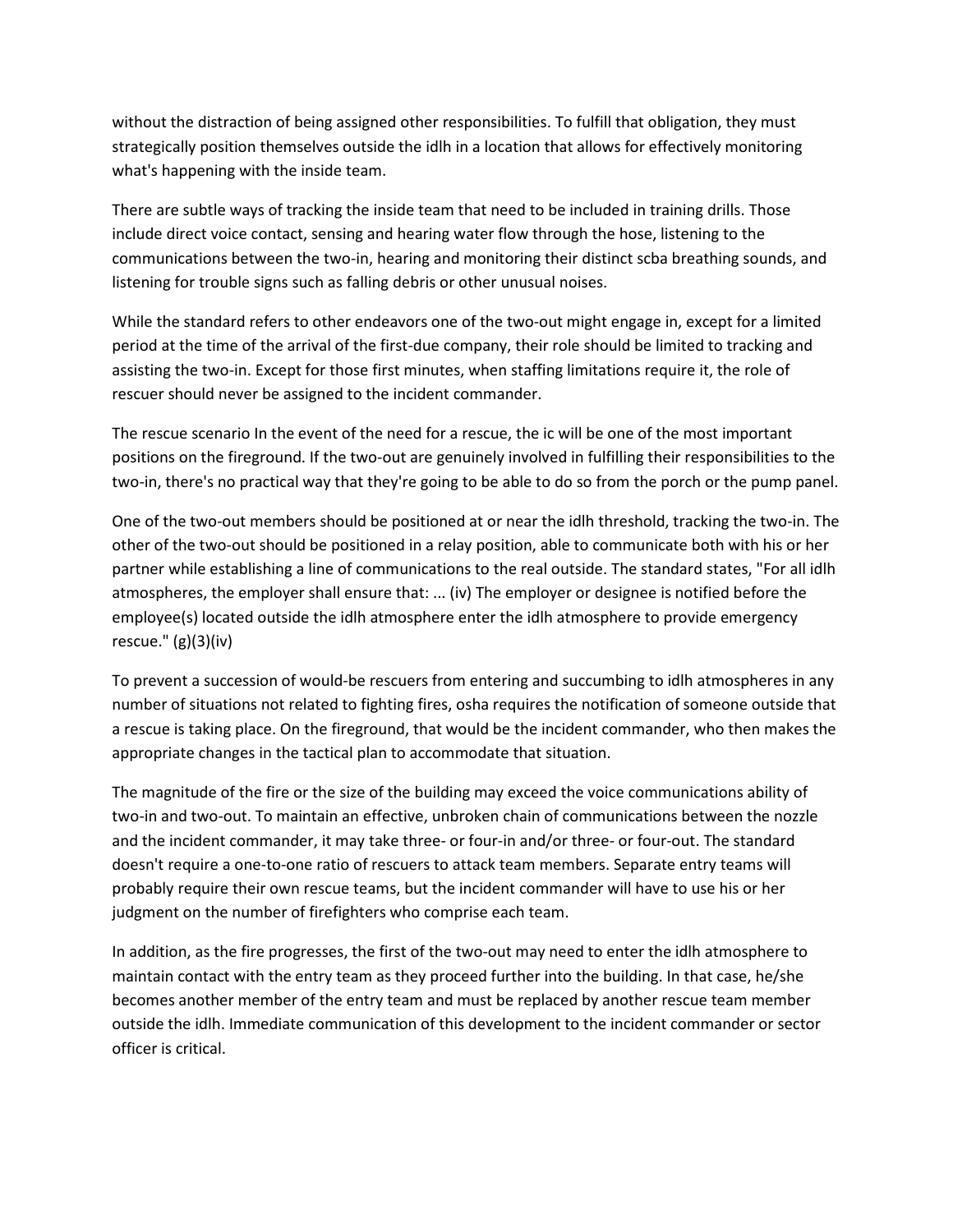This is a situation where good radio communications could significantly improve the transfer of information to the outside. Situations such as this need to be practiced in training drills. The ability to initiate a rapid "move-up" of personnel to maintain the integrity of the communications link is vital.

As a part of tactical operations, positive-pressure ventilation may be used to manipulate the idlh threshold. Clearing out as much smoke as possible from involved and uninvolved areas can significantly improve the environment and alter the two-in/two-out assignments.

Two-in/two-out in use Recognizing the old adage "Every situation is different," the following scenario provides for an attack team inside the idlh atmosphere, two personnel outside the idlh ready to effect rescue, and a chain of communications that extends from the nozzle to the ic.

This situation is a second-story room-and-contents bedroom fire, with nobody left inside. The firstarriving engine has three firefighters and reports fire venting from the second story. The owner of the house assures them that nobody is left inside.

The engineer sets up the pump while the other two stretch a line into the house, finding a light haze of smoke on the first floor. The fire room is heavily involved, and the second story is unquestionably an idlh atmosphere. While those operations continue, the second-due engine arrives with three more firefighters. Two of them are assigned the two-out duties, and they assist the attack team with advancing the hoseline. All members are fully bunkered, with scba.

The attack team proceeds up the stairway and down the hall toward the fire room, clearly in an idlh atmosphere. One of the two-out assists with feeding the hoseline up the stairs and around the first corner while staying out of the heavy layer of smoke. The second of the two-out is in the middle of the room downstairs, and can see his or her partner sitting on the stairs. The ic is positioned at or near the front door, in sight of the second "out" member.

There's a chain of communication between the attack team and the first of the two-out, extending to the second of the two-out and outside to the incident commander. If all goes well, the two-in will perform their duties under the watchful ears of the two-out. If something goes awry, the backup team is immediately available for assistance with the full knowledge of the "employer," the ic.

In this illustration, all firefighters were fully protected from any direct exposure to smoke. The firefighters within the idlh atmosphere maintained communications between themselves and the firefighter on the steps, who was outside of the idlh. The stage was set to expand operations or to effect a rescue if either was necessary. Other situations might require a more complex tactical plan and assignment of personnel, but this is a scenario on which many other successful training sessions and fireground operations could be based.

Compliance with the two-in/two-out rules doesn't constitute compliance with the entire respiratoryprotection standard. Many other provisions of the law apply directly to fire departments, for which compliance is mandatory in states covered by osha regulations. The two-in/two-out provisions have